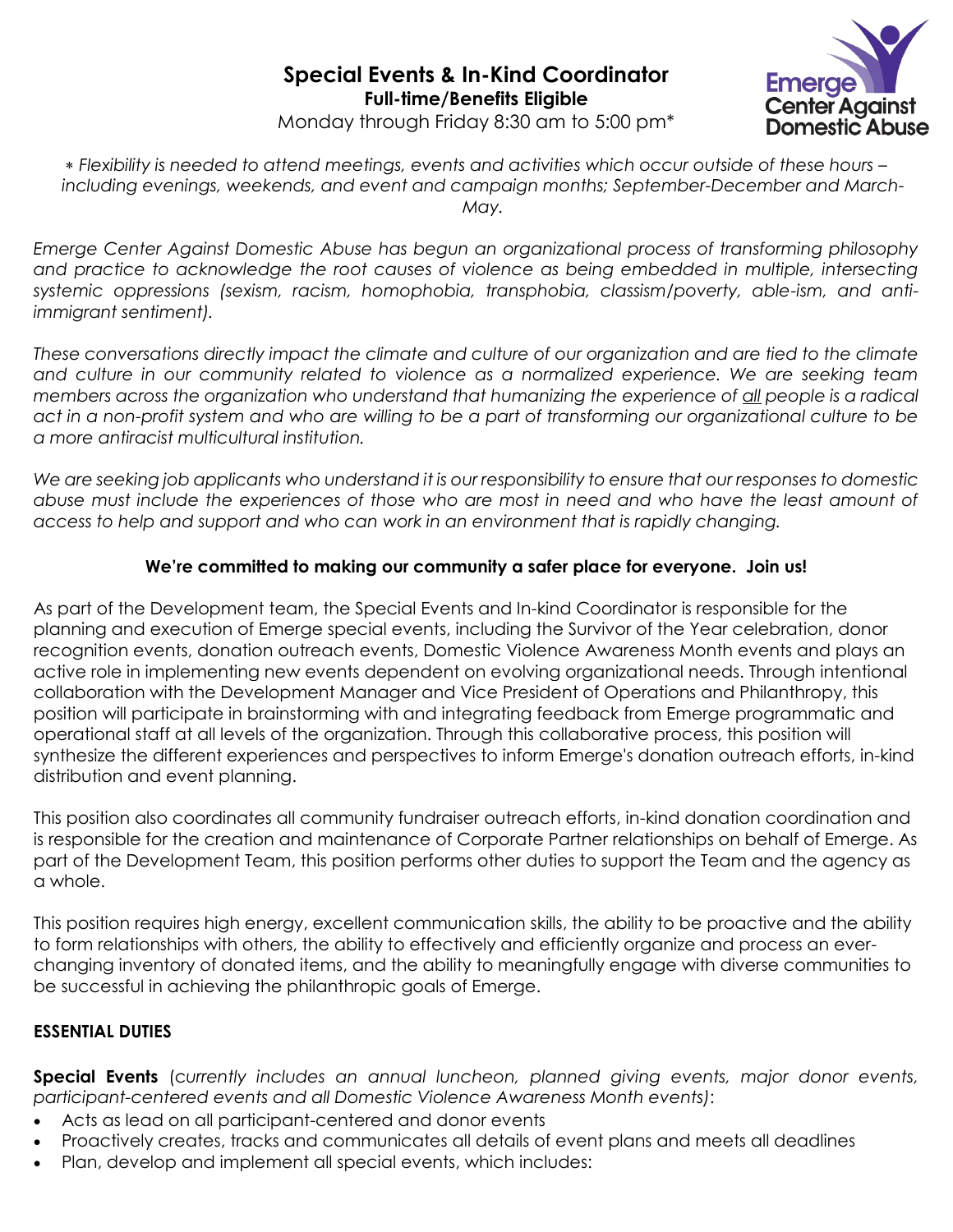- o Working closely with staff and volunteer committees to achieve specific fundraising goals and plan all details of the events
- o Prepares all printed materials (invitations, signage, save-the-dates, etc.) for events in collaboration with the Marketing and Communications Coordinator
- o Prepares all electronic materials (social media invitations, website announcements, etc.) in collaboration with the Marketing and Communications Coordinator
- o Visualizing and executing all decor for the event
- o Visualizing and implementing all communications for the event
- o Serving as the lead contact for day-of responsibilities at Emerge events
- Communicates about all events effectively inside and outside of the agency
- Coordinates early and often with the Volunteer Coordinator to ensure volunteers at the event
- Coordinates with the Director of Systems Integration on all participant-centered events, including Holiday House, and other events through the year.
- Ability to work successfully with venue, registration and merchandise vendors and manages Emerge's relationship with them

# **Community Donation Outreach and In-Kind Donations**

- Acts as primary contact and lead for community fundraising events
- Tracks all community fundraising event paperwork from the website
- Proactively reaches out to community fundraisers for needed supplies or other donations
- Proactively reaches out to NEW potential community fundraising prospects
- Oversees and coordinates detail and logistics of in-kind donations including:
	- o Valuing in-kind donations within 48 hours of their arrival
	- o Providing the in-kind valuing information in a timely manner to the Development Coordinator for booking
	- o Organizing donations in their respective storage spaces and keeping inventory of what is currently available
	- o Works with the Operations Manager and Administrative Assistant to fulfill in-kind orders and distributes these items to various sites
	- o Preparing ahead of time for busy in-kind times during the year (SOY auction items, Holiday House, "Stuff-the" events, etc.) and coordinating with other staff or volunteers to support in-kind processing
	- o Provides general support and coordination for the in-kind supply process

# **Corporate Partnerships**

- Acts as primary contact and lead for corporate contacts and sponsorships
- Tracks all corporate partners in the database (eTapestry)
- Coordinates all corporate partnership fulfillment activities and ensures they are up-to-date
- Proactively reaches out and engages corporate partners
- Proactively reaches out to NEW potential corporate partners
- Creates and sends corporate partnership fulfillment packets within 30 days of the end of their sponsorship year

### **EXPERIENCE AND QUALIFICATIONS - Any combination of at least 3 years (prefer 5 years) of work, professional or life experience (personal), in the following areas:**

*Note: Emerge recognizes that the required skills and knowledge needed to serve survivors of domestic abuse can be derived by formal professional experience as well as other life experience outside of a professional setting. Qualified applicants will be asked to make a direct connection between their work or life experience and the required qualifications below. We also value the added foundation that formal education can provide, however, any years spent in an educational institution will not count directly toward the number of years required or preferred.*

Knowledge of the dynamics of domestic abuse and/or sexual violence